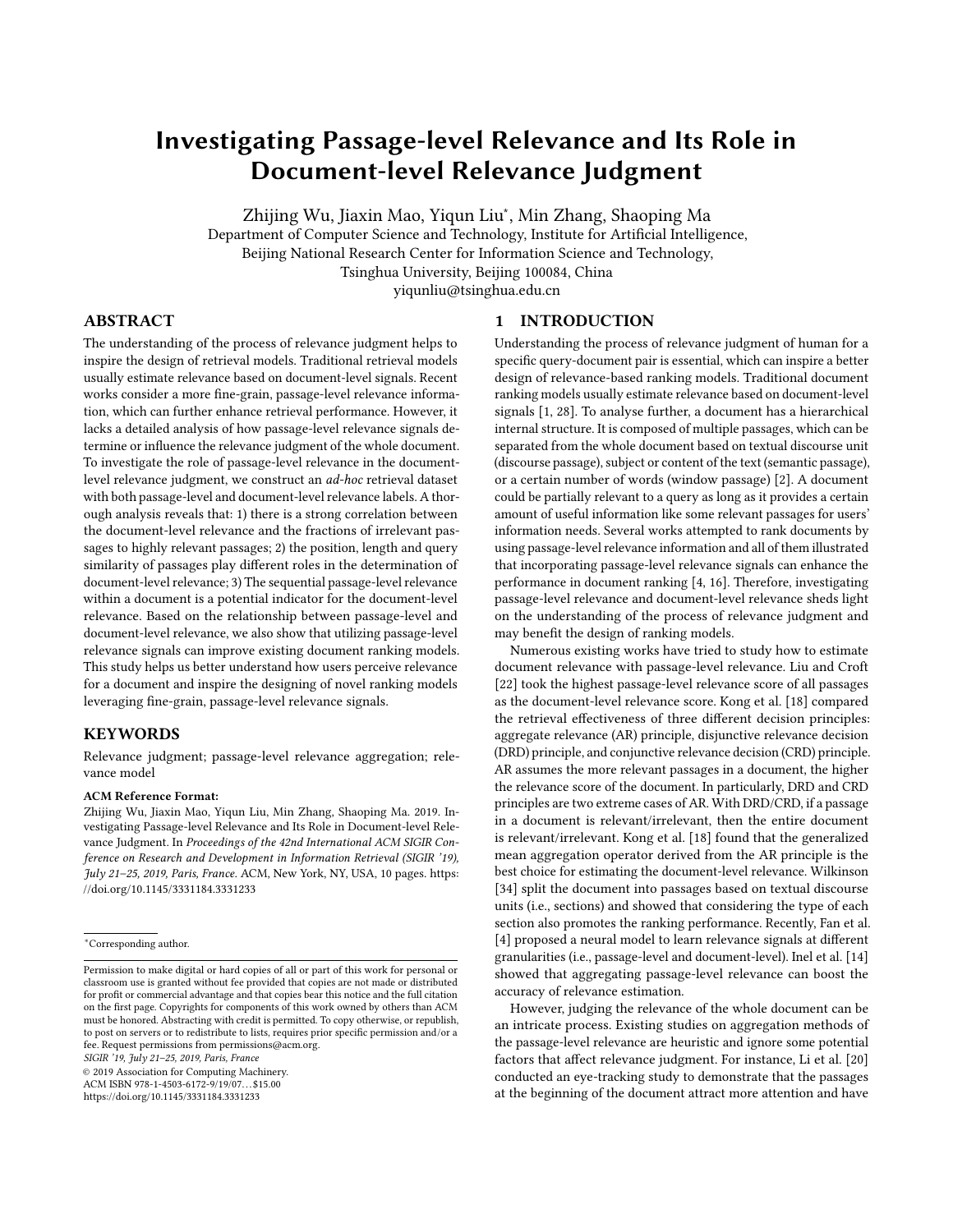more substantial influence in determining the overall documentlevel relevance. There is a lack of detailed analysis of how the relevance judgment of the whole document is determined or influenced by the fine-grain, passage-level relevance signals. Therefore, we systematically investigate how the local passage-level relevance affects the global document-level relevance. Specifically, we try to address the following research questions:

- RQ1: What is the relationship between document-level relevance and the relevance of passages composed of the document?
- RQ2: Can we promote the performance of document ranking with the help of this relationship?

To address these research questions, we build a dataset with 70 queries sampled from the search logs of a commercial Web search engine and 1,050 related documents (15 documents per query) re-trieved from a Chinese news corpus <sup>[1](#page-0-0)</sup>. For the 1,050 query-document pairs and 11,512 query-passage pairs within the documents, we collect four-grade relevance judgments from well-trained workers. From the dataset, we first analyse the relationship between passagelevel relevance and document-level relevance to address RQ1. Based on the findings in RQ1, we then incorporate the passage-level relevance signals into existing document ranking models (RQ2). Experimental results show that there is a signicant improvement in terms of document ranking performance. To summarize, the main contributions are as follows:

- $\bullet\,$  We construct an annotated dataset  $^2$  $^2$  for four-grade relevance judgments consisting of 11,512 passages and 1,050 documents.
- We provide a thorough analysis of how people perceive the document-level relevance from passage-level relevance, which sheds light on the understanding of how people make global relevance judgments based on local relevance.
- We show that deploying passage-level relevance signals improves the existing document ranking models.

The rest of this paper is outlined as follows. In Section 2, we review related work. In Section 3, we describe the dataset used in our study. In Section 4, we analyse the relationship between passage-level and document-level relevance to address RQ1. In Section 5, we build models for document ranking.

## 2 RELATED WORK

Making relevance judgment for a certain query-document pair is an intricate process. Wu et al. [\[35\]](#page-9-11) formulate this process as firstly making relevance decision at specified locations in the document, then incorporating the relevance at each location as the final global document relevance score. We consider the passage-level relevance as the local relevance in this paper. Therefore, we briefly review the related work on 1) passage-level relevance and 2) relevance estimation with passage-level relevance.

Passage-level Relevance. Passage-level relevance is one type of local relevance within the document. Previous works have introduced three types of local relevance: 1) query-centric context relevance [\[25,](#page-9-12) [35,](#page-9-11) [36\]](#page-9-13); 2) field-level relevance [\[26,](#page-9-14) [27,](#page-9-15) [39\]](#page-9-16); 3) passagelevel relevance [\[2,](#page-9-3) [4,](#page-9-4) [11,](#page-9-17) [16,](#page-9-5) [22,](#page-9-6) [35\]](#page-9-11). Based on the assumption proposed by Wu et al. [\[35\]](#page-9-11), the query-centric context considers that

<sup>1</sup><http://thuctc.thunlp.org/> <sup>2</sup>The data is now available at http://www.thuir.cn/group/∼YQLiu/ the relevant information must locate around the query terms inside the document. Therefore the query-centric context is defined as a context with a query term at the center position. The fieldlevel relevance considers that several fields of the document (e.g., headlines, main text, anchor text) are of different importance in the document-level relevance judgment. Different from the querycentric context relevance and field-level relevance, passage-level relevance considers the relevance scores of passages within the document, which can be grouped into semantic, window, and discourse passages [\[2\]](#page-9-3). Semantic passages are derived from documents by algorithms such as TextTiling [\[10\]](#page-9-18) based on the subject or content of the text. Window passages consist of a fixed number of words or bytes [\[17,](#page-9-19) [37\]](#page-9-20), which may not take logical structure of the document into account. Discourse passages are based on textual discourse units such as sentences, paragraphs, and sections [\[11,](#page-9-17) [29\]](#page-9-21). In this paper, we construct the dataset from a News corpus, where the documents are well-organized according to its logical structure. We can split documents into passages based on the textual discourse units. Therefore, we mainly focus on the paragraph passages here.

Several works have investigated the relevance judgment at passage level. White et al. [\[33\]](#page-9-22) and Callan [\[2\]](#page-9-3) propose that it is natural to consider the fine-grained relevance such as passage-level relevance with the increase of documents' length. It avoids the difficulties of comparing documents of different length and is proved to be robust and effective in document retrieval [\[16\]](#page-9-5). Trotman et al. [\[31\]](#page-9-23) and McDonnell et al. [\[23\]](#page-9-24) require assessors to annotate relevant passages for supporting the judgment of document relevance. Rencently, Inel et al. [\[14\]](#page-9-9) use a binary relevance scale to annotate each paragraph passage of a document. In this paper, we collect four-grade passage-level relevance judgments for query-passage pairs.

Relevance Estimation with Passage-level Relevance.A large number of relevance estimation methods for document ranking have been proposed in the past few decades. Traditional methods usually consider the document as a whole and estimate its relevance based on document-level signals, such as BM25 model [\[28\]](#page-9-2), pointwise, pairwise, and listwise learning to rank models [\[1,](#page-9-1) [3,](#page-9-25) [6,](#page-9-26) [8,](#page-9-27) [15,](#page-9-28) [38\]](#page-9-29) and some deep learning models [\[9,](#page-9-30) [12,](#page-9-31) [13,](#page-9-32) [30\]](#page-9-33). Several works try to rank documents using passage-level relevance information. They demonstrate that incorporating passage-level relevance signals enhances the performance in document ranking [\[4,](#page-9-4) [16\]](#page-9-5). Liu and Croft [\[22\]](#page-9-6) choose the highest passage-level relevance score of all passages as the document-level relevance score. Wang and Si [\[32\]](#page-9-34) combined the document retrieval results with passage retrieval results using heuristic functions. Kong et al. [\[18\]](#page-9-7) compare the retrieval effectiveness of three different decision principles: aggregate relevance (AR) principle, disjunctive relevance decision (DRD) principle, and conjunctive relevance decision (CRD) principle. They find that the generalized mean aggregation operator derived from the AR principle is the best choice. Recently, Fan et al. [\[4\]](#page-9-4) propose a neural model that utilizes both the passage-level and document-level matching signals for document ranking and show that this model significantly outperforms existing ranking models.

However, there is still a lack of thorough analysis and explanation of the relationship between document-level relevance and the relevance of passages composed of the document.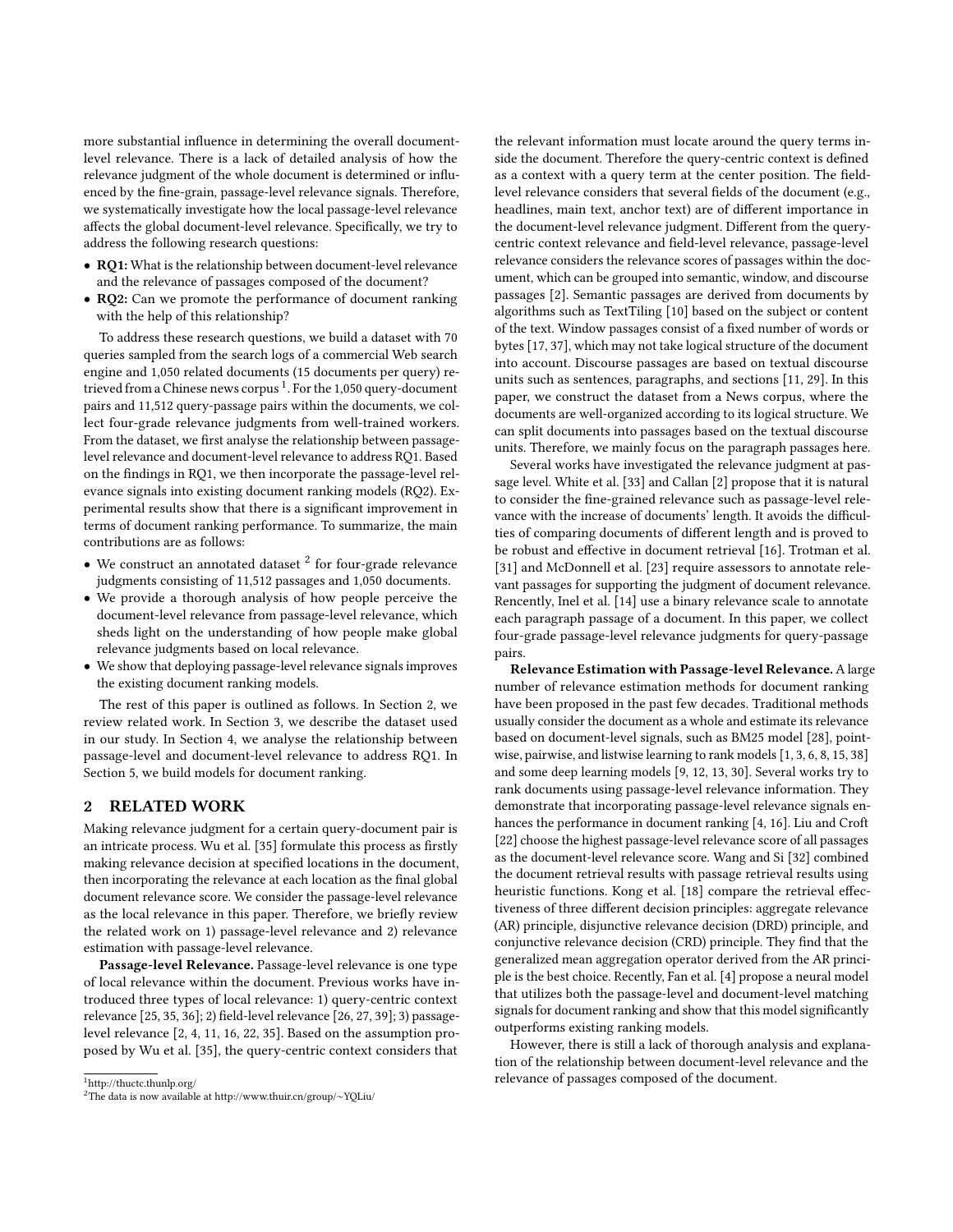<span id="page-2-0"></span>

| Query                             | Domain        | Query Type   | Search Background                                                                                 |
|-----------------------------------|---------------|--------------|---------------------------------------------------------------------------------------------------|
| IELTS speaking test standard      | Education     | Factual      | You are preparing for the IELTS test recently and want to know the<br>standard of IELTS speaking. |
| <b>ONE PIECE</b>                  | Entertainment | Factual      | You want to know some activity information of the mobile game<br>ONE PIECE.                       |
| Reasons for the rise of oil price | Finance       | Intellectual | Recently the oil price has risen. You want to know the possible<br>reasons behind it.             |
| Tips for kitchen decoration       | Lifestyle     | Intellectual | You are preparing to decorate the house and want to know some<br>tips for kitchen decoration.     |



<span id="page-2-2"></span>

Figure 1: The distributions of the number of passages within a document and the number of words within a passage.

#### 3 DATASET

In this section, we describe how we construct the dataset that we use throughout this paper and its statistics. The procedure of data collection consists of two steps. The first step is to construct the set of query-document pairs. Secondly, we hire external welltrained assessors to make relevance judgments for the documents and passages within the documents. We will release our dataset including queries, documents, and the relevance annotations at the document and passage levels after the review process.

#### 3.1 Constructing Dataset

To construct the query-document pairs for our experiment, we use THUCNews [3](#page-0-0) , a Chinese news dataset, as our corpus and select queries from a 10-day query logs of a popular commercial search engine in China. The THUCNews corpus is based on the Web pages data of Sina News RSS subscription channel <sup>[4](#page-0-0)</sup>. It includes 740 thousand well-organized and of high quality news documents with extracted full-text content. These documents cover 14 domains (e.g., education, entertainment, and finance). In this paper, we directly use one paragraph within the document as a passage (i.e., the paragraph passages introduced by [\[2\]](#page-9-3)).

<span id="page-2-1"></span>Table 2: The statistics of the dataset. The #Q, #D, #P, #P/D, and #W/P mean the number of queries, documents, passages, the average number of passages within a document, and the average number of words within a passage respectively.

| Type          | #Q | #D    | #P     | # $P/D$ | # $W/P$ |
|---------------|----|-------|--------|---------|---------|
| Education     | 16 | 240   | 2.697  | 11.2    | 50.6    |
| Entertainment | 30 | 450   | 4,739  | 10.5    | 53.6    |
| Finance       | 16 | 240   | 2.792  | 11.6    | 49.7    |
| Lifestyle     | 4  | 60    | 716    | 11.9    | 51.1    |
| Technology    | 4  | 60    | 568    | 9.5     | 43.6    |
| Factual       | 44 | 660   | 6.994  | 10.6    | 51.5    |
| Intellectual  | 26 | 390   | 4,518  | 11.6    | 51.0    |
| All           | 70 | 1.050 | 11,512 | 11.0    | 51.3    |

To select news-related queries, we sample the search sessions in the query logs where users have clicked on at least one result from the Sina news website  $5$  and reserve the corresponding queries. Considering that queries of low frequency are not usually used in users' daily life and search engines work well enough on the highfrequency queries, we manually choose 70 intermediate-frequency queries as our query set from these queries. These 70 queries cover five domains: education, entertainment, finance, lifestyle, and technology. For each query, we create a description of search background to make the query intent more clear and unambiguous. Considering that the process of relevance judgment is affected by the search task types [\[20\]](#page-9-10), we group these queries into factual and intellectual categories according to the criteria introduced by Li and Belkin [\[21\]](#page-9-35). A factual query is submitted to the search engine for locating facts, data, or other similar information items, while an intellectual query is submitted for seeking new ideas or findings. There are 44 factual queries and 26 intellectual queries respectively. Table [1](#page-2-0) shows four query examples and their corresponding background descriptions, which we translate from Chinese into English.

We describe the document sampling method in this study. The initial candidate document set consists of all the documents in THUCNews of the same domain with the query. We filter out the documents where the number of paragraphs is less than 4 or more than 20, which are too short or too long in the corpus. We calculate the BM25 score for each query-document pair, where the

<sup>3</sup><http://thuctc.thunlp.org/> <sup>4</sup><http://rss.sina.com.cn/>

<sup>5</sup> <sina.com.cn>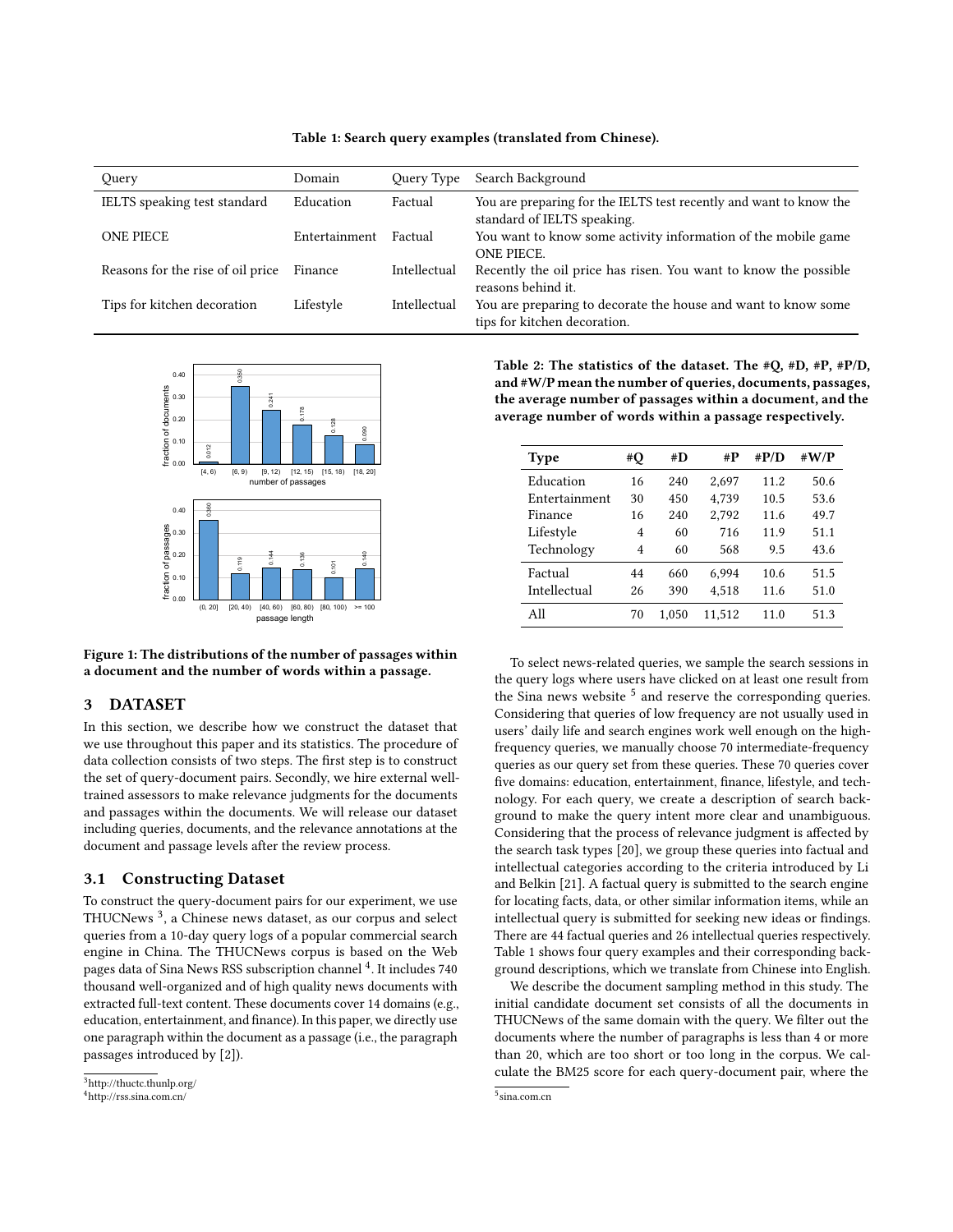<span id="page-3-1"></span>

Figure 2: Examples of query-passage pairs with contextaware and independent passage-level relevance annotations.

inverse document frequency values (IDF) of query words are estimated on the whole THUCNews corpus. Then, the documents are ranked according to their BM25 scores. Since the relevance annotation for each query-passage pair within a document is rather time-consuming and expensive, we randomly sample 15 documents from the top 20 results as the document set for the query. Considering that the relevance scores of the top 15 documents are high and there may be just a small number of irrelevant documents, we have not directly used the top 15 documents.

Finally, we obtain a dataset of 1,050 documents and 11,512 passages for the following experiment. The statistics of the dataset is shown in Table [2.](#page-2-1) There are 11.0 passages within a document and 51.3 words within a passage on average. The documents in the technology domain is shorter than those of the other domains. The distributions of the document length (i.e., the number of passages) and the passage length (i.e., the number of words) are shown in Figure [1.](#page-2-2) About 35% documents contain fewer than 10 passages and there are 36% passages that contain fewer than 20 words, which are usually the news leads or sub-headings of the documents.

#### 3.2 Relevance Annotation

With the dataset introduced above, we collect relevance judgments for both the query-document and query-passage pairs from welltrained assessors. The assessors are hired by a crowdsourcing platform and are familiar with the relevance annotation task. Two groups of assessors are employed to make relevance judgments for the documents and passages respectively. They are required to examine the query, the description of search background, and the document/passage, then make a four-grade relevance judgment for the query-document or query-passage pair. Before the formal annotation task, they need to do some training annotation to make sure that they have correctly understood the annotation rules. Each document/passage is annotated by three assessors. The relevance scales and instructions are as follows: From the three of the document is also as a small interest in the second of the second of the second of the second of the second of the second of the second of the second of the second of the second of the second of the s

- (0) Irrelevant. The content of the document/passage is not related to the subject of the query at all.
- (1) Marginally relevant. The topic of the query is mentioned, but only in passing and the objects still cannot satisfy the infor-

<span id="page-3-0"></span>

Figure 3: The (a) marginal distributions and (b) joint distribution of context-aware and independent passage-level relevance judgments in the pilot annotation. The values from 0 to 3 mean respectively irrelevant, marginally relevant, fairly relevant, and highly relevant.

- (2) Fairly relevant. The topic of query is discussed. Based on the object, the information needs can be fairly satisfied.
- (3) Highly relevant. The topic is the main theme of the document/passage. Based on the object, the information needs can be totally satisfied.

In the document-level relevance annotations, all 1,050 querydocument pairs are shown to the assessors in random order. Compared to the documents, the passages are much shorter and provide less information. In the context of a document, the passages usually contain metonymies or pronouns, which may be ambiguous and confusing without the context information. However, Inel et al. [\[14\]](#page-9-9) show that with the context information, assessors tend to make the same relevance judgment for the current passage and the previous passage, which may lead to biased relevance judgments. To investigate whether the context information should be provided during the annotation process, we conduct a pilot annotation of passagelevel relevance on a small dataset, which contains 14 queries and 56 corresponding news documents (4 documents per query). We test the following two settings in the pilot passage-level relevance annotation:

- Context-aware passage-level relevance annotation (CRA): show the whole document to the assessor and ask her to make relevance judgments for all passages within it.
- Independent passage-level relevance annotation (IRA): each time show only one passage to the assessor and ask her to make a relevance judgment for it.

There are 419 passages in the small dataset. Each passage is also annotated by three assessors. The Fleiss'  $\kappa$  [\[5\]](#page-9-36) among the assessors for CRA and IRA are 0.702 and 0.523 respectively. The higher  $\kappa$  in the CRA setting suggests that the assessors are easier to reach an agreement on relevance judgment when the context information is given. We use the median relevance scores of three assessors as the relevance label of the passage. Figure [3](#page-3-0) shows the marginal distributions and joint distribution in the CRA and IRA settings. We find that in the CRA setting, the fraction of highly relevant passages to all passages is higher than that under the IRA setting. One example of query-passage pair which has different relevance annotations in the CRA and IRA settings is shown in Figure [2.](#page-3-1) We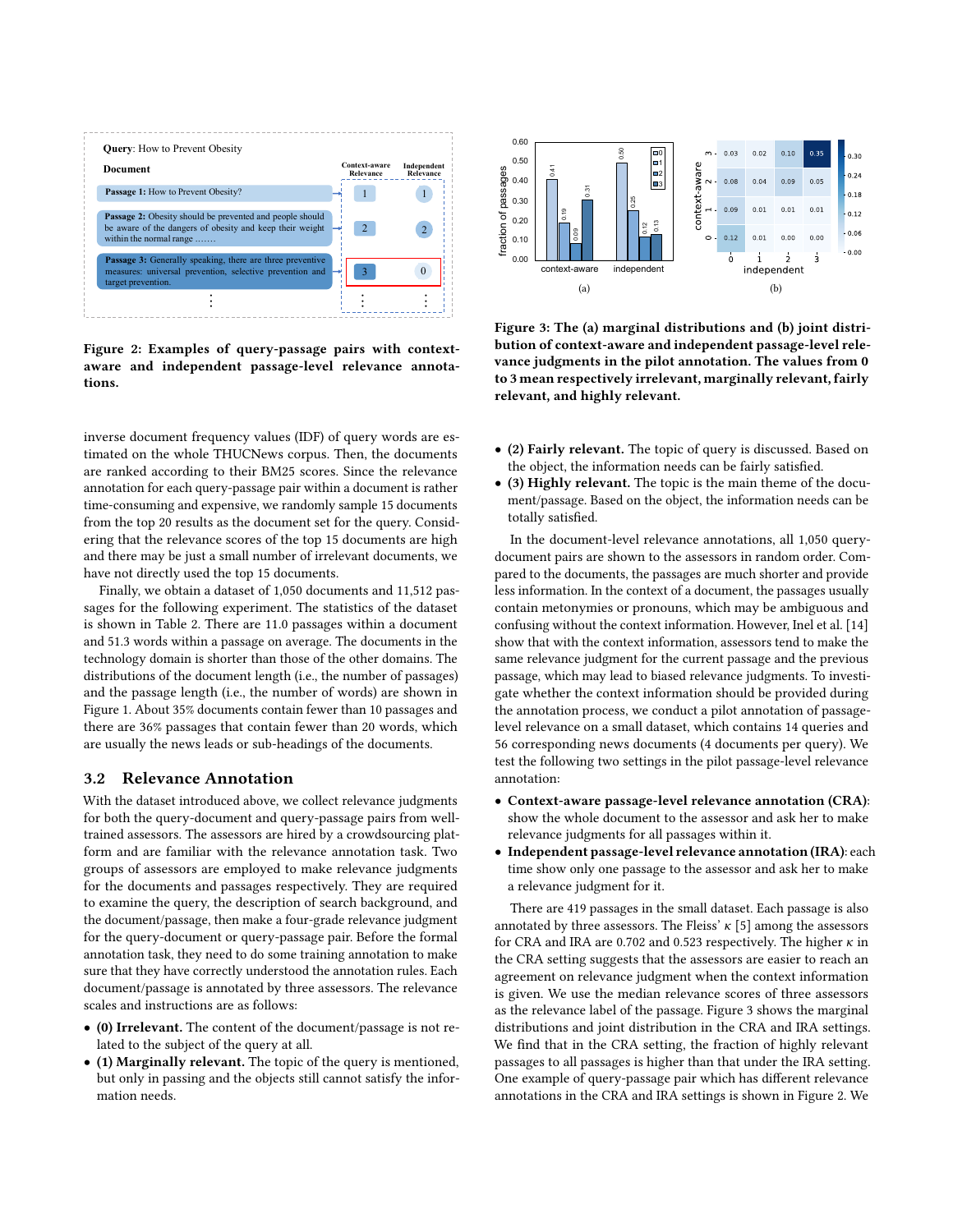<span id="page-4-0"></span>Table 3: The distributions of four-grade document-level relevance  $(r_d)$  and passage-level relevance  $(r_p)$ . The Avg. #P means the average number of passages within the documents. The Avg. #W means the average number of words within the passages.

| Document    |          |            | Passage     |          |           |  |
|-------------|----------|------------|-------------|----------|-----------|--|
| <b>Type</b> | Fraction | Avg. $\#P$ | <b>Type</b> | Fraction | Avg. $#W$ |  |
| $r_d = 0$   | 0.472    | 10.9       | $r_p = 0$   | 0.724    | 44.3      |  |
| $r_d = 1$   | 0.161    | 11.0       | $r_p = 1$   | 0.137    | 61.9      |  |
| $r_d = 2$   | 0.115    | 11.2       | $r_p = 2$   | 0.044    | 74.3      |  |
| $r_d = 3$   | 0.251    | 11.0       | $r_p = 3$   | 0.096    | 78.3      |  |
| All         |          | 11.0       | All         |          | 51.3      |  |

find that without the context information, assessors can not decide what "preventive measures" refers to. Consequently, they make irrelevant annotations on this query-passage pair, which is less accurate than annotations with context information. We use the CRA setting to make the passage-level relevance annotation for our main dataset.

The Fleiss'  $\kappa$  of document-level relevance annotations and passagelevel relevance annotations are 0.703 and 0.651, showing a substantial agreement among the assessors according to Landis and Koch [\[19\]](#page-9-37). We use the median relevance scores of three assessors as the relevance labels for the document and passage. Table [3](#page-4-0) shows the distributions of document-level relevance and passage-level relevance. It shows that in our dataset, about 25% documents are highly relevant to the queries. The fraction of highly relevant passages is about 10%, which is lower than the fraction of highly relevant documents. The difference between the average lengths of documents with different relevance scores are negligible. However, at the passage-level, the irrelevant passages are shorter than the other passages on average. ervance (c) and passupe lived visit in the second by CR and the second by CR and the second by CR and the second by CR and the second by CR and the second by CR and the second by CR and the second by CR and the second by

## 4 DOCUMENT-LEVEL AND PASSAGE-LEVEL RELEVANCE JUDGMENTS

In this section, we investigate how people perceive document-level relevance from passage-level relevance to answer RQ1. The analysis includes the relationships between the document-level relevance and the distribution, weighted aggregation, as well as sequences of the passage-level relevance. We also analyse the effect of query types (i.e., factual and intellectual) on these relationships.

#### 4.1 Passage-level Relevance Distribution

We first look into the distributions of passage-level relevance among documents with different relevance scores. Figure [4](#page-4-1) shows the fractions of passages at different relevance levels in (0) irrelevant, (1) marginally relevant, (2) fairly relevant, and (3) highly relevant documents respectively. We find that the fraction of irrelevant passages within the document declines sharply as the documentlevel relevance increases. It indicates that with more irrelevant passages, the document is more likely to be judged as irrelevant by people. Within the highly relevant documents, there are still 49% irrelevant passages on average, which is inconsistent with the

<span id="page-4-1"></span>

Figure 4: The joint distribution of document-level and passage-level relevance.

passage within the document is irrelevant, the entire document is irrelevant). The fraction of highly relevant passages within the document also increases as the document-level relevance increases. It agrees with the AP principle which assumes that if there are more relevant passages in a document, the relevance score of the document is higher. There are a few highly relevant passages (2%) within the irrelevant documents. People may not notice the highly relevant passages when making relevance judgments on documents that contain too many irrelevance passages. 23% passages within the highly relevant documents are highly relevant to the query, which can mostly satisfy the information needs individually. It shows that sometimes people can be satisfied with only reading a few passages rather than the entire document.

Based on these findings, we can use the fractions of irrelevant, marginally relevant, fairly relevant, and highly relevant passages to estimate the document-level relevance. To evaluate the performance of these estimation methods, we try to rerank the documents within a query. We calculate the Spearman's correlation coefficient between the annotated document-level relevance and the fractions of passages at different relevance levels for each query, then we re-port the average coefficient of all queries in Table [4.](#page-5-0) As the top four rows of Table [4](#page-5-0) show, there is a negative correlation between the fraction of irrelevant passages and the document-level relevance. We rerank the documents according to the fraction of irrelevant passages in ascending order and report the performance of nDCG@{5, 10, 15}. There is a positive correlation between the document-level relevance and the fraction of marginally/fairly/highly relevant passages. We also rerank the documents of one query according to the fraction of marginally/fairly/highly relevant passages in descending order. We find that these three methods perform worse than the method using the fraction of irrelevant passages. Therefore, in this experiment, we find that the fractions of irrelevant and highly relevant passages have the greatest impact on the document-level relevance.

#### <span id="page-4-2"></span>4.2 Passage-level Relevance Aggregation

The document-level relevance is incorporated by pieces of local relevance [\[35\]](#page-9-11). In this study, we consider passage-level relevance as the local relevance. Previous works try to use the minimum, maximum, or simple aggregation of passage-level relevance as the document-level relevance score [\[18,](#page-9-7) [22\]](#page-9-6). Besides these methods,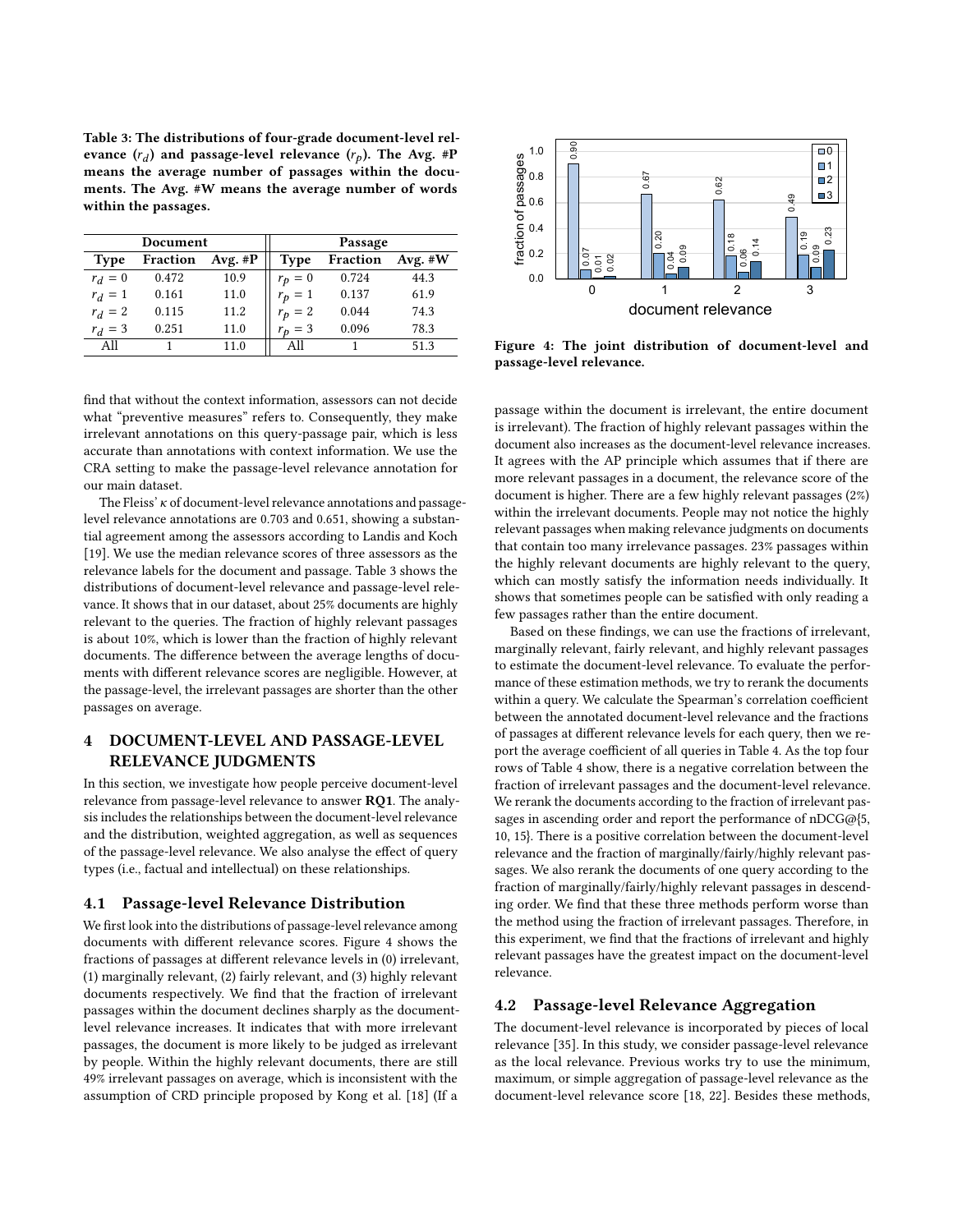<span id="page-5-0"></span>Table 4: Performance of distribution, aggregation, and sequence methods on the document-level relevance estimation.

| Category            | Method                                       | Spearman | nDCG@5 | nDCG@10 | nDCG@15 | <b>AUC</b> |
|---------------------|----------------------------------------------|----------|--------|---------|---------|------------|
|                     | the fraction of irrelevant passages          | $-0.568$ | 0.776  | 0.836   | 0.880   | 0.817      |
| <b>Distribution</b> | the fraction of marginally relevant passages | 0.326    | 0.643  | 0.741   | 0.813   | 0.652      |
|                     | the fraction of fairly relevant passages     | 0.337    | 0.656  | 0.708   | 0.816   | 0.655      |
|                     | the fraction of highly relevant passages     | 0.515    | 0.761  | 0.826   | 0.879   | 0.759      |
|                     | minimum                                      | 0.041    | 0.461  | 0.583   | 0.719   | 0.522      |
|                     | maximum                                      | 0.586    | 0.765  | 0.826   | 0.883   | 0.817      |
|                     | median                                       | 0.422    | 0.691  | 0.737   | 0.846   | 0.706      |
|                     | mean                                         | 0.622    | 0.832  | 0.871   | 0.911   | 0.841      |
| Aggregation         | position decay                               | 0.624    | 0.835  | 0.877   | 0.913   | 0.845      |
|                     | passage length                               | 0.604    | 0.832  | 0.867   | 0.913   | 0.836      |
|                     | length with position decay                   | 0.614    | 0.827  | 0.866   | 0.910   | 0.841      |
|                     | exact match                                  | 0.566    | 0.814  | 0.840   | 0.901   | 0.811      |
|                     | query similarity                             | 0.620    | 0.836  | 0.870   | 0.909   | 0.841      |
| Sequence            | sub-sequence                                 | 0.594    | 0.787  | 0.846   | 0.889   | 0.835      |

we try more weighted aggregation methods in this section. Considering that some factors such as the position, length, and query similarity of passages may affect the importance of the passage in the document-level relevance judgment, we calculate different weights for the aggregation of passage-level relevance. A document d is represented as a set of passages  $d = \{p_1, p_2, p_3, ..., p_n\}$ , where n denotes the number of passages in the document. Then, the estimated document-level relevance is calculated by the weighted aggregation of passage-level relevance:

$$
\tilde{r_d} = \frac{\sum_{i=1}^{n} weight_i \times r_{pi}}{\sum_{i=1}^{n} weight_i}
$$
\n(1)

where  $r_{p_i}$  denotes the relevance score (0: irrelevant, 1: marginally relevant, 2: fairly relevant, 3: highly relevant) of the i-th passage, weight<sub>i</sub> denotes the weight of the  $i$ -th passage. The estimated document-level relevance  $\tilde{r_d}$  is divided by the sum of wei $ght_i$  to be normalized to  $[0, 3]$ . We try five aggregation methods using different factors as the weight: position, passage length, exact matching and query similarity. We describe how we calculate different weights as follows:

Position decay. Li et al. [\[20\]](#page-9-10) find that the passages at the beginning of the document attract more attention through an eyetracking study. We assume that passages in the top positions have a greater influence in determining the overall document-level relevance. Therefore, we use the reciprocal of position as the weight of a passage, which is formulated as follows:

$$
\tilde{r_d} = \frac{\sum_{i=1}^{n} r_{p_i}/i}{\sum_{i=1}^{n} 1/i} \tag{2}
$$

Passage length. People spend unequal time on reading passages with different lengths. Passages of unequal length may be of different importance in the document-level relevance judgment. We assume that longer passages have a greater influence in determining the overall document-level relevance and use the lengths of passages as the weights.  $|p_i|$  denotes the number of words within

the i-th passage.

$$
\tilde{r_d} = \frac{\sum_{i=1}^n |p_i| \times r_{p_i}}{\sum_{i=1}^n |p_i|} \tag{3}
$$

Length with position decay. We further take the position and length of a passage into consideration at the same time and use the length with position decay as the weight.

$$
\tilde{r_d} = \frac{\sum_{i=1}^{n} |p_i| / i \times r_{pi}}{\sum_{i=1}^{n} |p_i| / i}
$$
\n(4)

Exact match. Wu et al. [\[35\]](#page-9-11) propose that the context with a query word at the center position provides strong signals for the document-level relevance judgment. Based on this assumption, we assume that the exact matching signal of a passage may affect its role in document-level relevance judgment. People may pay more attention to the passages with query words [\[20\]](#page-9-10). The aggregation of passage-level relevance is calculated as Equation [5,](#page-5-1) where  $O_{q,p}$ denotes the number of overlapping words both appearing in the query and the passage.

<span id="page-5-1"></span>
$$
\tilde{r_d} = \frac{\sum_{i=1}^{n} O_{q,p} \times r_{p_i}}{\sum_{i=1}^{n} O_{q,p}}
$$
\n
$$
\tag{5}
$$

Query similarity. As an extension of the exact match weighting method, we use the query similarity between the query and passage as the aggregation weight. We train the word embeddings on THUCNews corpus using word2vec [\[24\]](#page-9-38) to map the semantic meaning of a word to a numerical representation. We use the average cosine similarity between the query and words within i-th passage as the weight, where the query  $(V_a)$  is represented by the TF-IDF based weighted summation of query words.

$$
V_q = \frac{\sum_{w \in q} IDF_w \times V_w}{\sum_{w \in q} IDF_w}
$$
  
weight<sub>i</sub> =  $\frac{\sum_{w \in p_i} cosine\_similarity(V_w, V_q)}{|p_i|}$   

$$
\tilde{r_d} = \frac{\sum_{i=1}^n weight_i \times r_{p_i}}{\sum_{i=1}^n weight_i}
$$
 (6)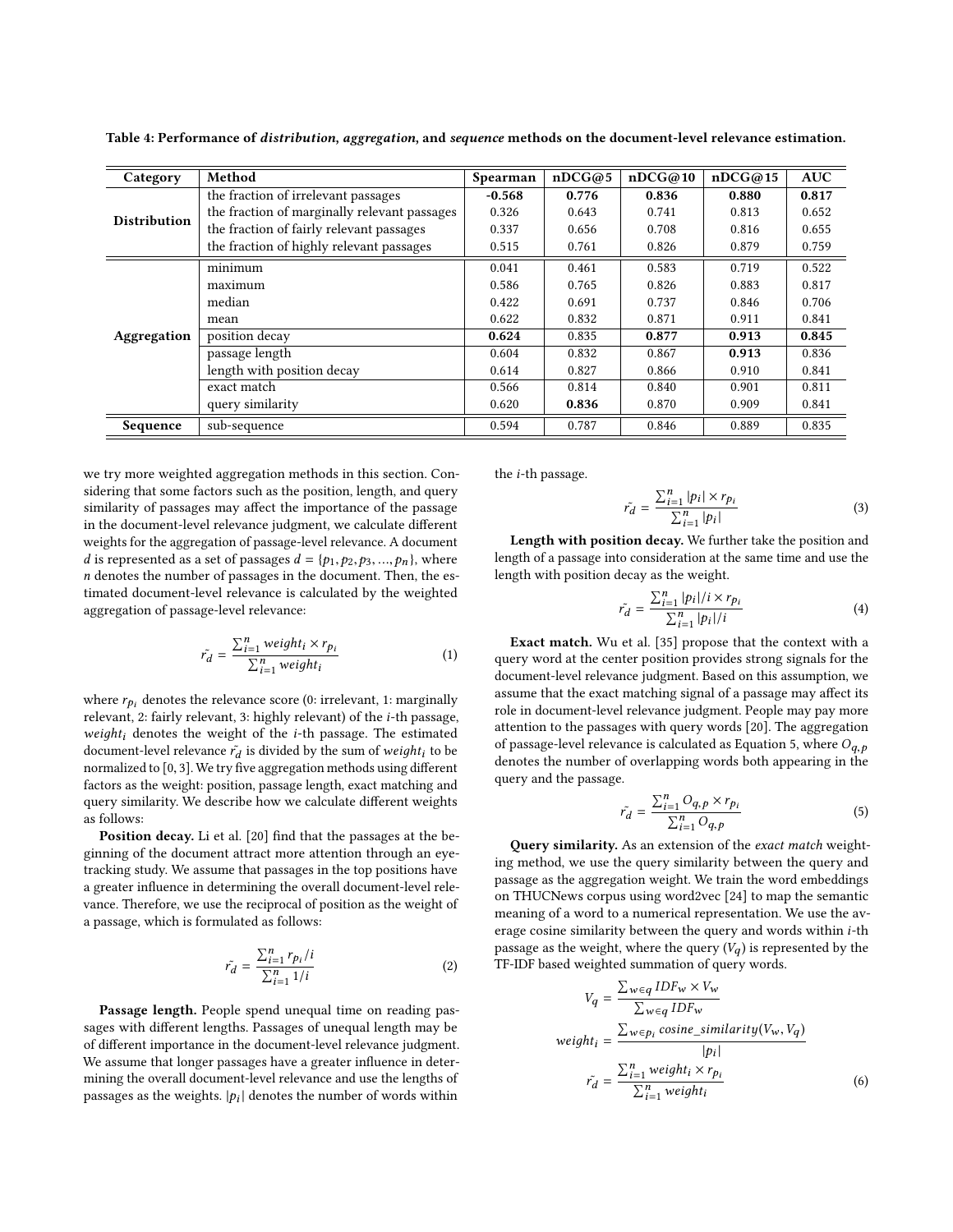<span id="page-6-0"></span>

Figure 5: The distributions of document-level relevance estimated by the position decay method, which belongs to the weighted aggregation category.

In Table [4,](#page-5-0) we report the Spearman's correlation coefficient between annotated and estimated document-level relevance. We rerank the documents in one query according to the estimated document-level relevance and report the nDCG at position 5, 10, and 15. Furthermore, we map the annotated document-level relevance labels to two-grade scores (0 and 1: irrelevant; 2 and 3: relevant) and scale the estimated document-level relevance scores to [0, 1]. The performances of different methods on AUC are reported in Table [4.](#page-5-0) We find significantly positive correlations between the document-level relevance and weighted aggregation results except for the minimum of passage-level relevance. Among the methods of minimum, maximum, median, and mean, mean method performs better than the others on document ranking, followed by maximum. We can see that maximum can achieve better performance on nDCG@15 than all the four methods of distribution. In Figure [4,](#page-4-1) the average ratios of irrelevant passages are more than or close to 50% in documents with different relevance scores, which leads the median to a poor performance. These results state that people are more likely to make the document-level relevance judgment based on the overall relevance perception on passages within the document. Example 18 a control of the set the set of the set of the set of the set of the set of the set of the set of the set of the set of the set of the set of the set of the set of the set of the set of the set of the set of th

Compared with the minimum, maximum, median of passagelevel relevance, other five weighted aggregation methods perform better on the nDCG and AUC metrics. The evidence of passage length on the importance of the passage is weaker than that of position and query similarity. It states that compared to the length of the passage, whether the passage content is similar to the query has greater influence on the importance of the passage. When considering the content of passages, the cosine similarity of passage content performs better than the exact match method. The Spearman's correlation coefficient of *position decay* method is the greatest among all methods. We plot the distributions of the weighted aggregation of passage-level relevance within documents at different relevance levels according to position decay method as Figure [5](#page-6-0) shows. We find that the aggregation results for the documents of different relevance levels differ in distribution. The aggregation results of more relevant documents tend to be higher.

#### 4.3 Passage-level Relevance Sequence

Sequential passage-level relevance scores within a document may

<span id="page-6-1"></span>

Figure 6: The relevance distributions of documents with and without the sub-sequences of passage-level relevance "000000" (left) and "33" (right).

distribution and aggregation methods introduced above use independent passage-level relevance information. The relevance score sequence of sequential passages has not been taken into consideration. In this sub-section, we extract sub-sequences of passage-level relevance scores and analyse the relationship between sub-sequences and the document-level relevance.

We represent each document as a sequence composed of 0, 1, 2, and 3, which refer to the relevance scores of passages within the document. Then sub-sequences are extracted from the 1,050 relevance sequences by shifting a sliding window sized from 2 to 20 on the relevance sequences. We only reserve the sub-sequences that appear in at least 10% of documents because rare sub-sequences are not representative. Next, given the sub-sequences and document-level relevance, we analyse the most discriminating sub-sequences using the  $\chi^2$  test. A  $\chi^2$  score of 0 means the sub-sequence cannot discriminate among documents with different relevance judgments. 35 sub-sequences reject the null hypothesis with p−value<0.001, such as the sub-sequences of "000000" and "33". We plot the relevance distributions of documents with and without these two sub-sequences in Figure [6.](#page-6-1) We can see that in the documents with "000000", 70.7% are irrelevant documents, only 9.3% are highly relevant documents. It shows that if a document contains "000000", it is as highly possible that the document is irrelevant to the query. In all of the documents with "33", the number of documents with "33" increases as the document-level relevance score increases, and 58.6% highly relevant documents contain the sub-sequence of "33". It shows that the distributions of document-level relevance are different between the documents with and without specific sub-sequences, which may provide useful information for document-level relevance estimation.

To investigate how the sub-sequences perform in documentlevel relevance estimation, we frame a regression problem. Features are constructed based on the sub-sequences which reject the null hypothesis with p−value<0.001. We use a binary label marking whether the sub-sequence appears in the relevance sequence of a document and use Gradient Boosting Decision Tree (GBDT) [\[7\]](#page-9-39) with 5-fold cross-validation. Documents in one query is divided into one fold. The sub-sequences are extracted from the training set and applied on the test set. Based on the predicted document-level relevance, we also report the nDCG and the Spearman's correlation coefficient between annotated and predicted document-level relevance in Table [4.](#page-5-0) We can see that the sub-sequence method can achieve better performance than all the four methods of distribution. It extra captures the signals of relevance score sequence of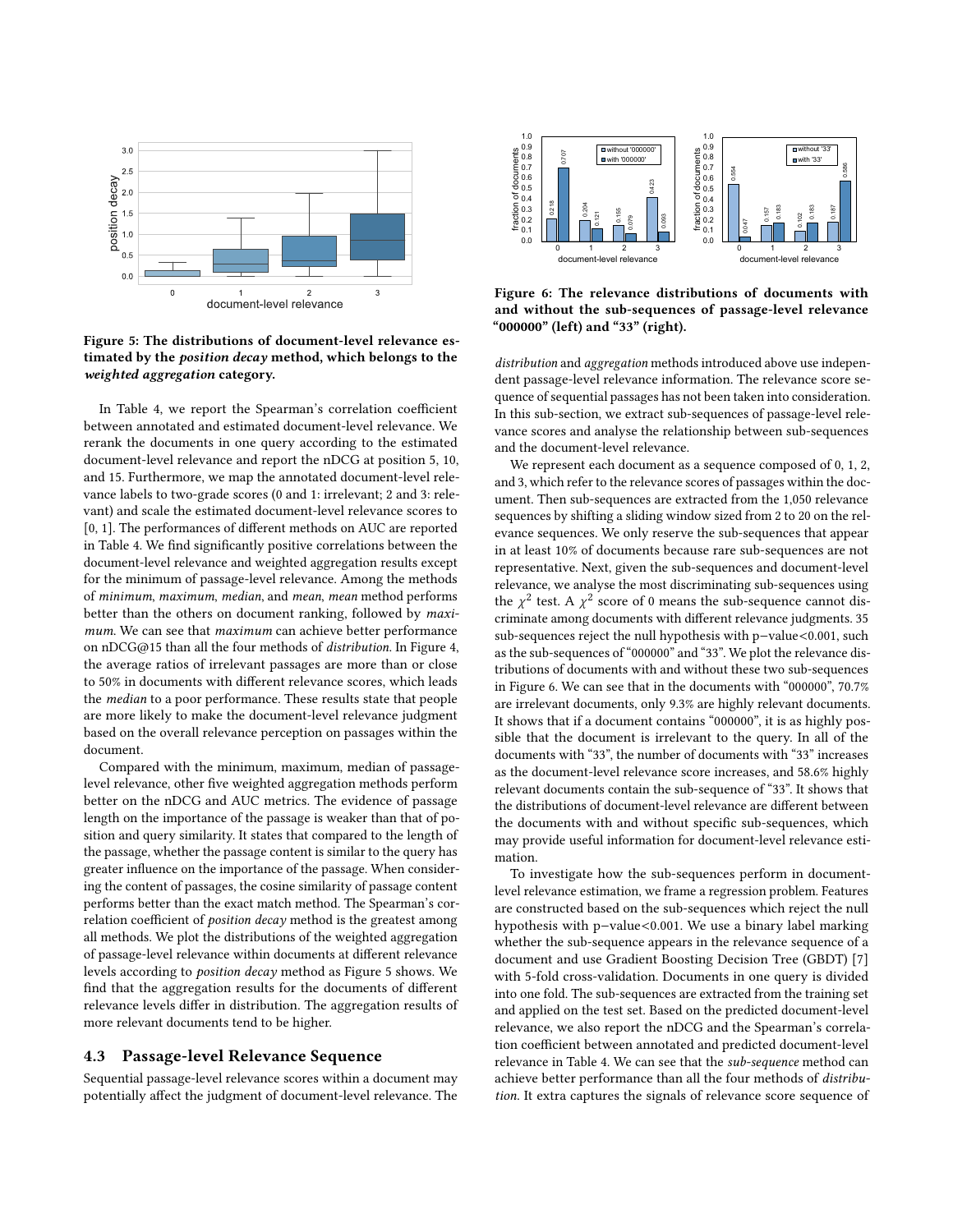<span id="page-7-0"></span>Table 5: The performances of different methods on estimating the document-level relevance. Queries are classified into factual and intellectual categories.

|                     | Method                                       | Spearman |              | nDCG@5  |              | <b>AUC</b> |              |
|---------------------|----------------------------------------------|----------|--------------|---------|--------------|------------|--------------|
| Category            |                                              | Factual  | Intellectual | Factual | Intellectual | Factual    | Intellectual |
|                     | the fraction of irrelevant passages          | $-0.571$ | $-0.563$     | 0.779   | 0.765        | 0.841      | 0.777        |
| <b>Distribution</b> | the fraction of marginally relevant passages | 0.349    | 0.287        | 0.660   | 0.614        | 0.666      | 0.631        |
|                     | the fraction of fairly relevant passages     | 0.324    | 0.359        | 0.633   | 0.636        | 0.657      | 0.655        |
|                     | the fraction of highly relevant passages     | 0.519    | 0.509        | 0.785   | 0.750        | 0.781      | 0.720        |
| Aggregation         | minimum                                      | 0.041    | 0.042        | 0.511   | 0.557        | 0.531      | 0.504        |
|                     | maximum                                      | 0.581    | 0.593        | 0.783   | 0.736        | 0.841      | 0.776        |
|                     | median                                       | 0.414    | 0.435        | 0.676   | 0.679        | 0.724      | 0.678        |
|                     | mean                                         | 0.623    | 0.621        | 0.843   | 0.814        | 0.865      | 0.798        |
|                     | position decay                               | 0.647    | 0.586        | 0.853   | 0.805        | 0.872      | 0.792        |
|                     | passage length                               | 0.600    | 0.612        | 0.852   | 0.810        | 0.859      | 0.801        |
|                     | length with position decay                   | 0.623    | 0.599        | 0.851   | 0.786        | 0.866      | 0.798        |
|                     | exact match                                  | 0.590    | 0.526        | 0.840   | 0.762        | 0.845      | 0.751        |
|                     | query similarity                             | 0.623    | 0.616        | 0.844   | 0.811        | 0.865      | 0.800        |
| Sequence            | sub-sequence                                 | 0.550    | 0.514        | 0.806   | 0.735        | 0.868      | 0.745        |

continuous passages that single fraction of one type of passages can not capture. However, it performs worse than the mean method, probably because that the sub-sequences lose some information compared to the whole relevance sequence.

### 4.4 Analysis on Query Types

Considering that the process of relevance judgment is affected by the search task types [\[20\]](#page-9-10), we compare the performance of document-level relevance estimation methods introduced above between the documents in factual and intellectual queries in Table [5.](#page-7-0) We find that the method which has the best performance differs between these two query types. In factual queries, the position decay method performs better than the mean method. It states that passages within a document are not of the same importance in the document-level relevance judgment. Passages in top positions seem to be more important than those at the bottom. Taking the position information into consideration promotes the performance of document-level relevance estimation. However, in intellectual queries the mean method performs best among all the methods. The position decay assumption seems to be not suitable in this search scenario. It may be because that in factual queries, people are searching for objective facts such as the IELTS speaking test standard and ONE PIECE (see the examples in Table [1\)](#page-2-0). They usually know the existence of the specific information that they are searching for and hope to find it more quickly. While in intellectual queries, the information people are looking for is usually subjective and narrative such as the reasons for the rise of oil price, they are uncertain about the existence of useful information and may be more patient in reading the documents from the top to the bottom. Therefore, the position of useful information has more influences on document-level relevance judgment in factual queries than intellectual ones.

#### 4.5 Summary

In this section, we use several methods based on the passage-level relevance to estimate the document-level relevance. Now we can answer  $RQ1$  based on our findings in the experiment of document estimation methods:

- There is a strongly negative/positive correlation between the fraction of irrelevant/highly relevant passages and the documentlevel relevance.
- If there are more relevant passages in a document, the relevance score of the document is usually higher. People are more likely to make the document-level relevance judgment based on the overall relevance perception on passages within the document instead of the relevance of one certain passage.
- The position, length and query similarity of passages play different important roles in the document relevance judgment across different query types.
- Sequential irrelevant (or relevant) passages within a document potentially indicate an irrelevant (or relevant) judgment on the whole document.

## 5 DOCUMENT RANKING BASED ON PASSAGE-LEVEL RELEVANCE SIGNALS

In this section, we investigate whether the aggregation results of passage-level relevance can promote the performance of existing document retrieval models. We use BM25 to estimate the relevance of documents, which is a classic ranking algorithm with proven effectiveness in document ranking. It gives ranking scores for querydocument pairs by counting the term frequency (TF) and inverse document frequency (IDF) of query terms appearing in documents. We calculate IDF on the whole THUCNews corpus. Based on it, we calculate the BM25 scores for query-document and query-passage pairs. Then the aggregated document-level relevance scores are obtained from the passage-level BM25 scores with the methods introduced in Section [4.2.](#page-4-2) We rerank the documents according to: 1) document-level BM25 scores; 2) aggregated relevance scores from the passage-level BM25 scores; 3) weighted summation of document-level and aggregated BM25 scores. We use λ to denote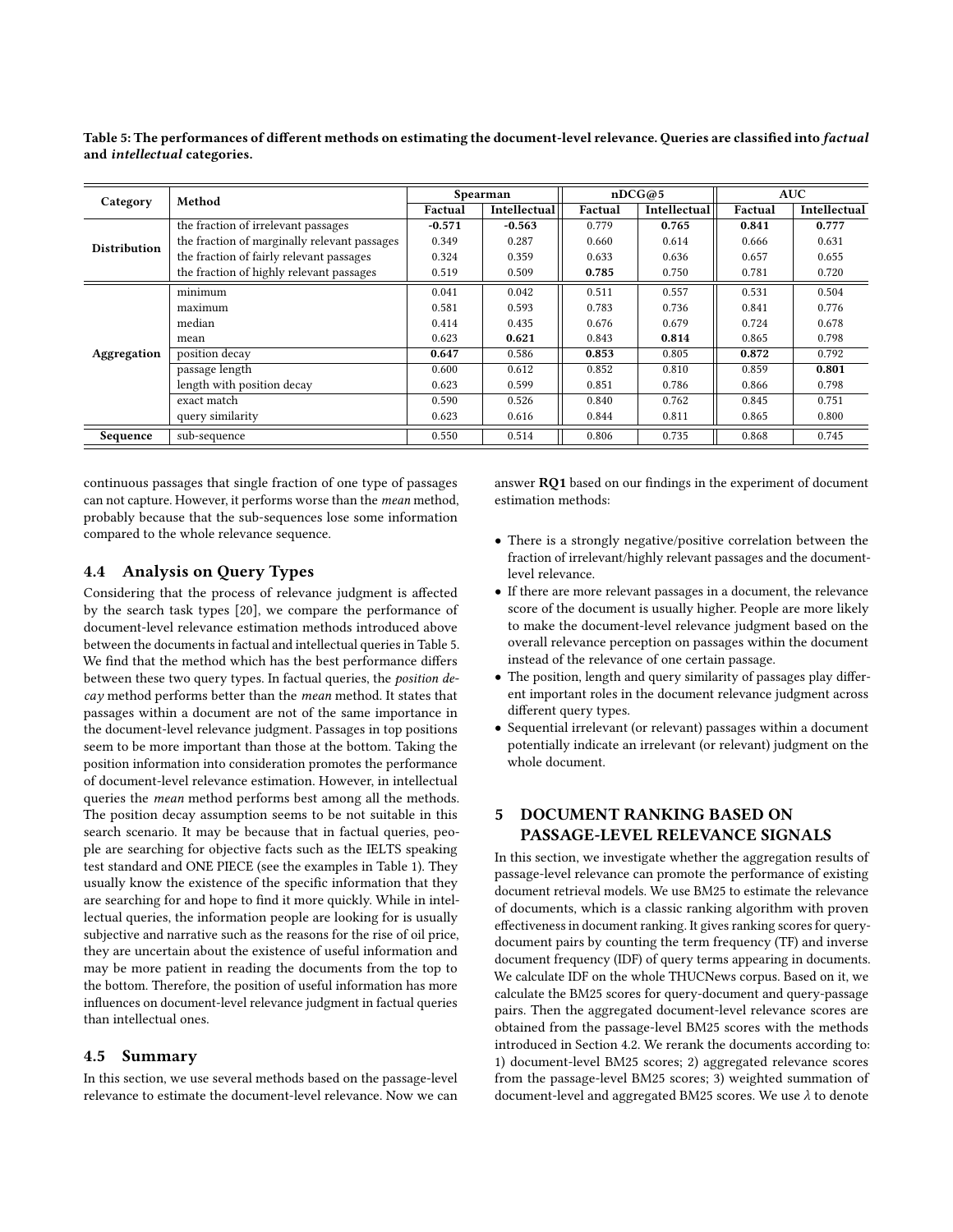<span id="page-8-0"></span>Table 6: Comparison of performances on document ranking between document-level relevance signals and aggregated passage-level relevance signals. Both document-level and passage-level relevance signals are calculated by BM25.

| Method            | λ            | nDCG@k |        |        |  |  |
|-------------------|--------------|--------|--------|--------|--|--|
|                   |              | $k=5$  | $k=10$ | $k=15$ |  |  |
| $BM25_{document}$ | $\Omega$     | 0.522  | 0.638  | 0.748  |  |  |
| minimum (CRD)     | $\mathbf{1}$ | 0.448  | 0.561  | 0.701  |  |  |
| maximum (DRD)     | 1            | 0.581  | 0.679  | 0.783  |  |  |
| median (AR)       | $\mathbf{1}$ | 0.481  | 0.589  | 0.712  |  |  |
| mean (AR)         | $\mathbf{1}$ | 0.491  | 0.620  | 0.725  |  |  |
| position decay    | $\mathbf{1}$ | 0.518  | 0.638  | 0.742  |  |  |
| passage length    | $\mathbf{1}$ | 0.497  | 0.616  | 0.729  |  |  |
| length with decay | 1            | 0.517  | 0.637  | 0.743  |  |  |
| exact match       | 1            | 0.548  | 0.653  | 0.764  |  |  |
| query similarity  | 1            | 0.487  | 0.618  | 0.724  |  |  |
| minimum (CRD)     | 0.13         | 0.530  | 0.639  | 0.750  |  |  |
| maximum (DRD)     | 0.39         | 0.604  | 0.688  | 0.793  |  |  |
| median (AR)       | 0.29         | 0.558  | 0.650  | 0.763  |  |  |
| mean $(AR)$       | 0.37         | 0.530  | 0.646  | 0.754  |  |  |
| position decay    | 0.43         | 0.537  | 0.652  | 0.756  |  |  |
| passage length    | 0.37         | 0.555  | 0.655  | 0.759  |  |  |
| length with decay | 0.42         | 0.567  | 0.664  | 0.770  |  |  |
| exact match       | 0.47         | 0.562  | 0.665  | 0.769  |  |  |
| query similarity  | 0.38         | 0.542  | 0.647  | 0.757  |  |  |

the weight of aggregated BM25 scores. The estimated documentlevel relevance is defined as follows:

$$
\tilde{r_d} = \lambda f(s_{p_1}, ..., s_{p_n}) + (1 - \lambda)s_d
$$

where  $f$  denotes the aggregation methods, while  $s_d$  and  $s_{p_i}$  denote the BM25 scores of the document and the i-th passage. The first method is setting  $\lambda = 0$ , which indicates that the estimated document-level relevance is determined by the BM25 score of the document, and the second method is setting  $\lambda = 1$ , i.e., the estimated document-level relevance equals to the aggregated BM25 score of passages. In the third method, we use 5-fold cross-validation to split the training set and test set. Then we tune the  $\lambda$  from 0 to 1 with a step size of 0.01 and choose the best performed  $\lambda$  on the training set. We report the average  $\lambda$  learned on training sets and the average performance on test sets in Table [6.](#page-8-0)

We first look into the performance of aggregation methods when  $\lambda = 1$ . Compared with document-level BM25 scores, maximum and exact match achieve better ranking performances, which indicates that BM25 can be improved at finer-grained level by aggregating passage-level matching signals. We also observe that the aggregation methods with the learned  $\lambda$  outperform other methods with the fixed  $\lambda = 0$  or 1. Among the methods with the learned  $\lambda$ , maximum performs the best when  $\lambda = 0.39$ , followed by length with decay whose  $\lambda$  is 0.42. The values of  $\lambda$  in the two best methods indicate that the aggregated passage-level scores have rather large effect in determining the final document-level relevance score. Two-tailed t-test is performed to detect significant difference. However, our dataset has only 70 queries, which limits the statistical power of the evaluation experiments between different methods. The performance differences between the BM25 and other methods are

unstable among different queries, which do not lead to significant results in the t-test either.

Now we are at the position to answer  $RQ2$ . In summary, we find that the aggregation of fine-grained, passage-level BM25 scores can improve the performance of BM25 in the document ranking task. It indicates that it's feasible and beneficial to take advantage of the relationship between document-level relevance and passage-level relevance in document ranking.

#### 6 CONCLUSION AND FUTURE WORK

In this paper, we investigate the role of perceived passage-level relevance in the document-level relevance judgment. Our dataset is constructed with the queries from query logs of a commercial search engine and the documents from a widely-used news corpus. We collect the relevance annotations for both query-document and querypassage pairs. We conduct a thorough analysis of how passagelevel relevance signals determine or influence the document-level relevance. Our experiment results show that there is a strongly correlation between the distribution of irrelevant/highly relevant passages and the document-level relevance. The position, length and query similarity of passages play differently important roles in the document relevance judgment across factual and intellectual queries. Sequential irrelevant/relevant passages within a document potentially indicate an irrelevant/relevant judgment on the whole document. Finally, we find that it is effective to improve document ranking performance by incorporating passage-level relevance with document-level relevance.

Implications and limitations. We provide a detailed analysis of how people perceive the document-level relevance from passagelevel relevance in this paper. As there are strong correlations between the document-level relevance and passage-level relevance, it is beneficial to consider passage-level relevance signals in document ranking. We would also like to highlight some limitations of this work. Our findings are based on the Chinese news data, where the content of documents is well-organized and of high quality. Whether these findings are applicable to other datasets that are not composed of news documents remains further investigation. We only use some basic features of passages (i.e., the position, length, and query similarity) in the weighting methods. There may be other useful features in the aggregation of passage-level relevance. Furthermore, the field based BM25F is worth being tried on the dataset with title and content information. Another limitation we need to highlight is the small size of query set. However, it is timeconsuming and expensive to collect relevance labels for a large scale corpus and our dataset is the largest Chinese dataset with annotated relevance of query-document and query-passage pairs.

Future work. Interesting directions for future work include incorporating more factors in the analysis of passage-level relevance aggregation (e.g., the context information). Another feasible future work is to discover behavior patterns during the document-level relevance judgment such as eye movement.

#### 7 ACKNOWLEDGEMENTS

This work is supported by Natural Science Foundation of China (Grant No. 61622208, 61732008, 61532011) and the National Key Research and Development Program of China (2018YFC0831700).